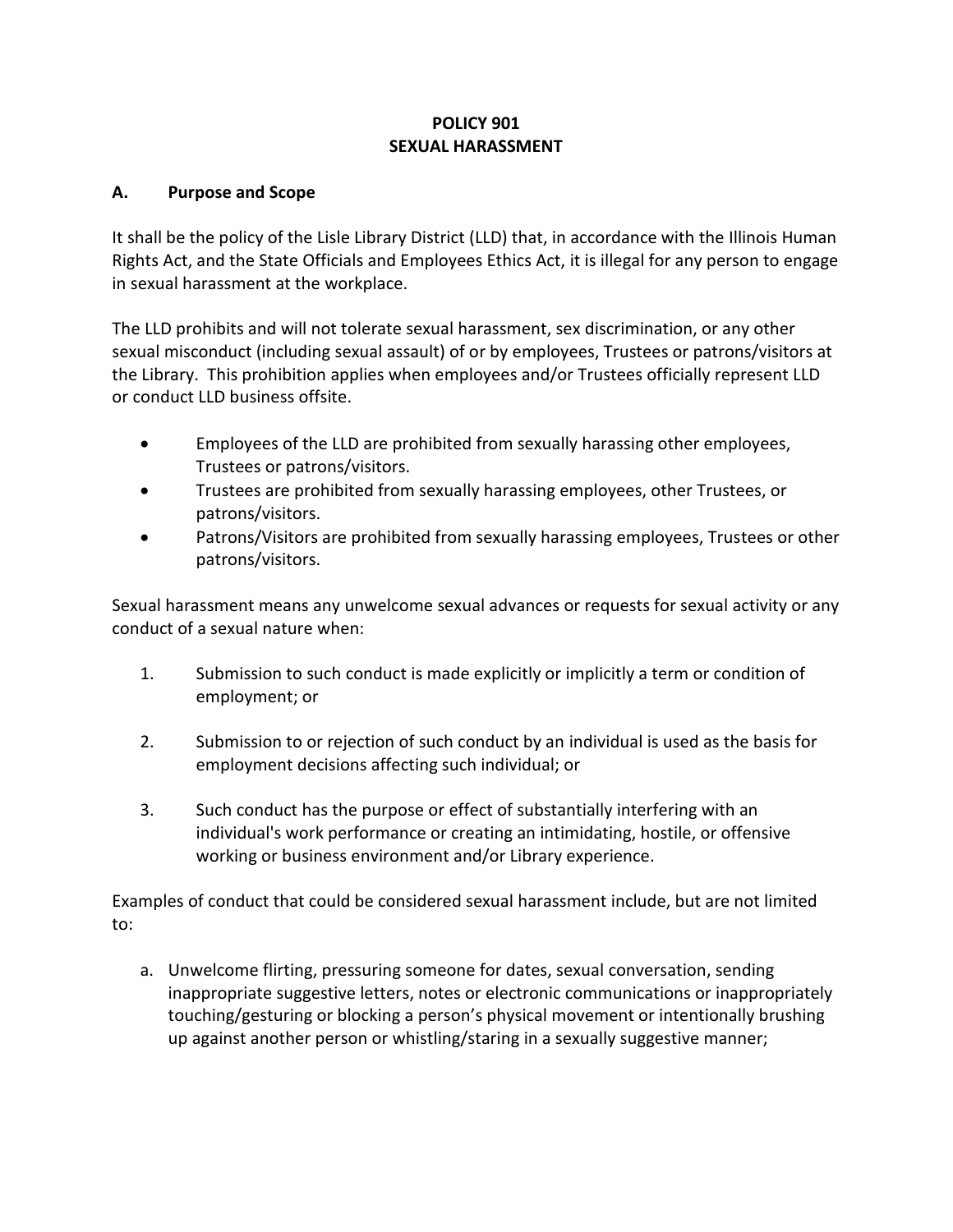Telling sexually suggestive jokes, sharing sexual anecdotes, making sexual innuendos or inquiring about someone's sexual history/sexual orientation/gender identity or sexual comments about someone's clothing/body;

- b. Preferential treatment, or a promise of preferential treatment, in exchange for dates or sexual conduct, or the denial or threat of denial of benefits**,** interests/advantages or advancement for refusal to consent to sexual advances;
- c. The open display of sexually oriented photos/images, objects or other offensive material;
- d. Retaliation against an individual for reporting or complaining about sexually harassing conduct. Retaliation for reporting sexual harassment is prohibited. Whistleblower protections and remedies are available under the Whistleblower Act, 740 ILCS 174/1 et seq., the State Officials and Employees Ethics Act, 5 ILCS 430/1-1 et seq., and the Illinois Human Rights Act 775 ILCS 5/1-101 et seq.

## **B. Proper Action**

If an individual believes that he or she has been sexually harassed while doing Library work or business by a patron/visitor, an employee, Trustee, or someone who does business with the LLD, the individual shall immediately notify the appropriate authority about the harassment:

- 1. If an employee believes that he or she has been sexually harassed, the employee shall immediately notify his or her Department Director about the harassment.
- 2. If the alleged harasser is the employee's Department Director, then the employee shall notify the Library Director.
- 3. If the Library Director is the alleged harasser, the individual shall bring the matter to the Chair of the LLD Personnel & Policy Committee and an investigation shall be conducted by the Chair and may be subject to a Board hearing.
- 4. If the alleged harasser is a Trustee, the individual shall bring the matter to the President of the LLD Board or via the Library Director to the President if the individual is an employee. The investigation shall be conducted by the President and may be subject to a Board hearing and/or advanced to State officials.

Should a Trustee allege harassment by an employee, the Trustee shall bring the matter to the Library Director and the President of the Board to conduct an investigation.

5. If the alleged harasser is the President of the Board, the individual shall bring the matter to the Vice President of the Board or via the Library Director to the Vice President if the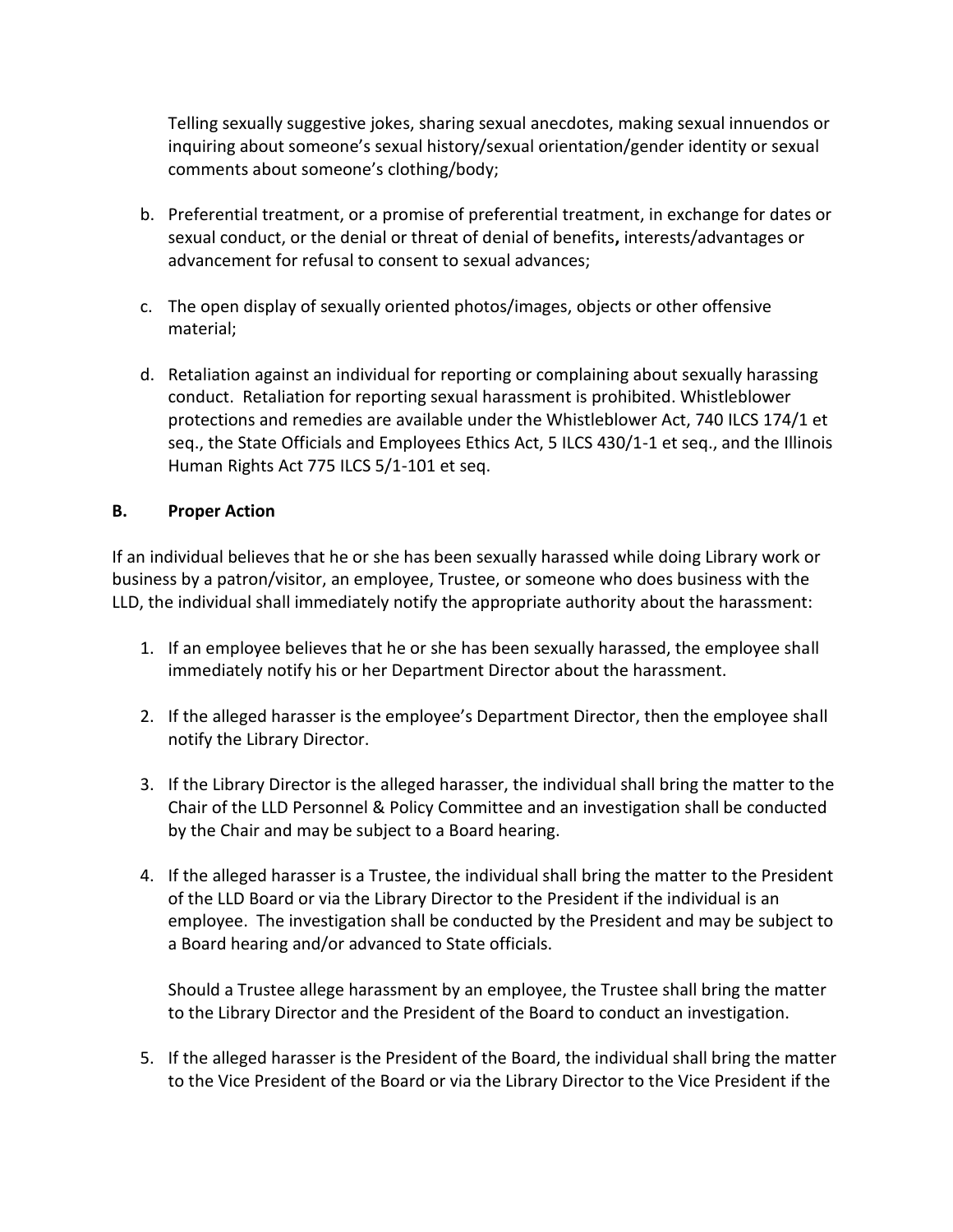individual is an employee. The Vice President shall appoint a Special Committee to investigate and/or advance to State officials.

- 6. Should an allegation of harassment be brought to the attention of staff and is between patrons/visitors, staff shall take appropriate action pursuant to Policy 610: Patron Code of Conduct.
- 7. Should an allegation of harassment by a patron/visitor be brought to the attention of staff and the alleged harasser is another employee, the staff person notified shall bring the matter to the relevant Department Director and/or consult with the person in charge if necessary.

### **C. Documentation and Investigation**

1. The notified authority will document the specific facts and/or perceived wrongful act/s (e.g., locations, names, dates, times) to be investigated. Every effort will be made to ensure that conversations and documentation will be kept confidential. The complaint shall be promptly investigated. All reasonable efforts will be made to resolve the matter informally.

To properly facilitate an investigation, harassment complaints should be made as soon as possible, but not later than one year of the date of the alleged harassment.

While the investigation is being conducted, the complainant and/or the alleged perpetrator may be re-assigned to an area where he or she will have no contact with the other. Investigations shall be conducted with discretion in an effort to protect the privacy of the individuals involved.

In the event the complaint cannot be resolved informally, the complainant will be advised of his/her rights in accordance with established LLD grievance procedures and/or advancing their complaint to State authorities.

Reporting and/or participating in an investigation of alleged sexual harassment will not reflect adversely upon an individual's status or affect future work assignments.

The filing of a complaint under the procedures described shall not limit, extend, replace, or delay the right of any person to file a similar complaint or charge with any appropriate local, state, or federal agency or court.

Those who believe they have been harassed or discriminated against may file a charge with the Illinois Department of Human Rights (IDHR) or the Equal Employment Opportunity Commission (EEOC).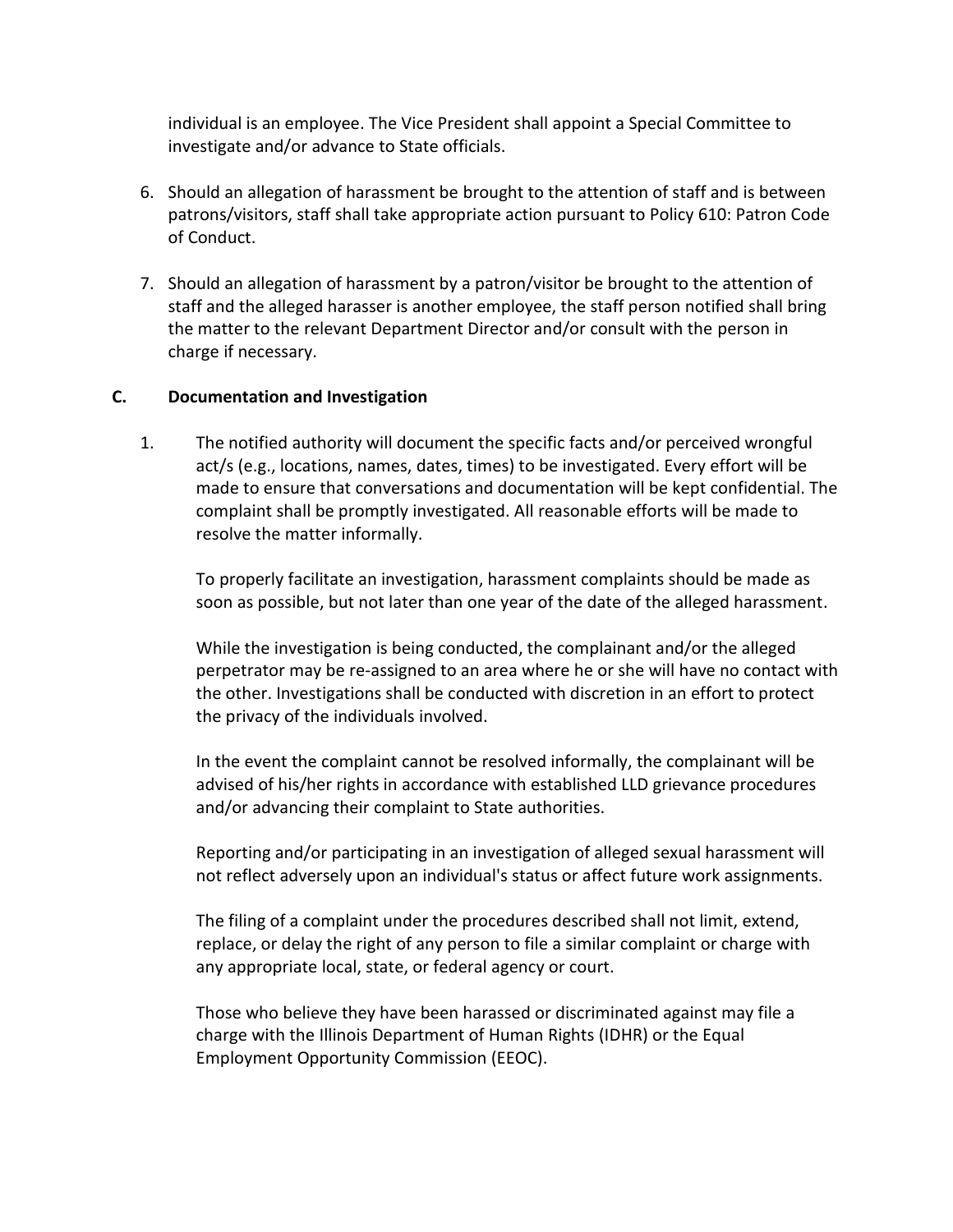The Illinois Department of Human Rights is responsible for conducting an investigation and may either dismiss the charge or file a complaint with the Illinois Human Rights Commission. The Illinois Human Rights Commission (IHRC) will hear the complaint pursuant to its rules and procedures.

An IDHR complaint must be filed within 180 days of the alleged incident(s) unless it is a continuing offense. A complaint with the EEOC must be filed within 300 days.

Contact Information:

- Illinois Department of Human Rights (IDHR) Chicago: 312-814-6200 or 800-662-3942 Springfield: 217-785-5100
- Illinois Human Rights Commission (IHRC) Chicago: 312-814-6269 Springfield: 217-785-4350
- United States Equal Employment Opportunity Commission (EEOC) Chicago: 800-669-4000
- 2. A substantiated complaint against an employee or Trustee will subject the individual to disciplinary/corrective action, up to and including termination/discharge. If an investigation results in a finding that the complainant falsely accused another of harassment or discrimination knowingly or in a malicious manner, the complainant will be subject to appropriate disciplinary/corrective action, up to and including termination/discharge.

## **D. Training**

Lisle Library District employees and Trustees are required to participate in annual sexual harassment training. The Library Director shall facilitate employee training and shall recommend like training for Trustees.

Adopted 12/13/17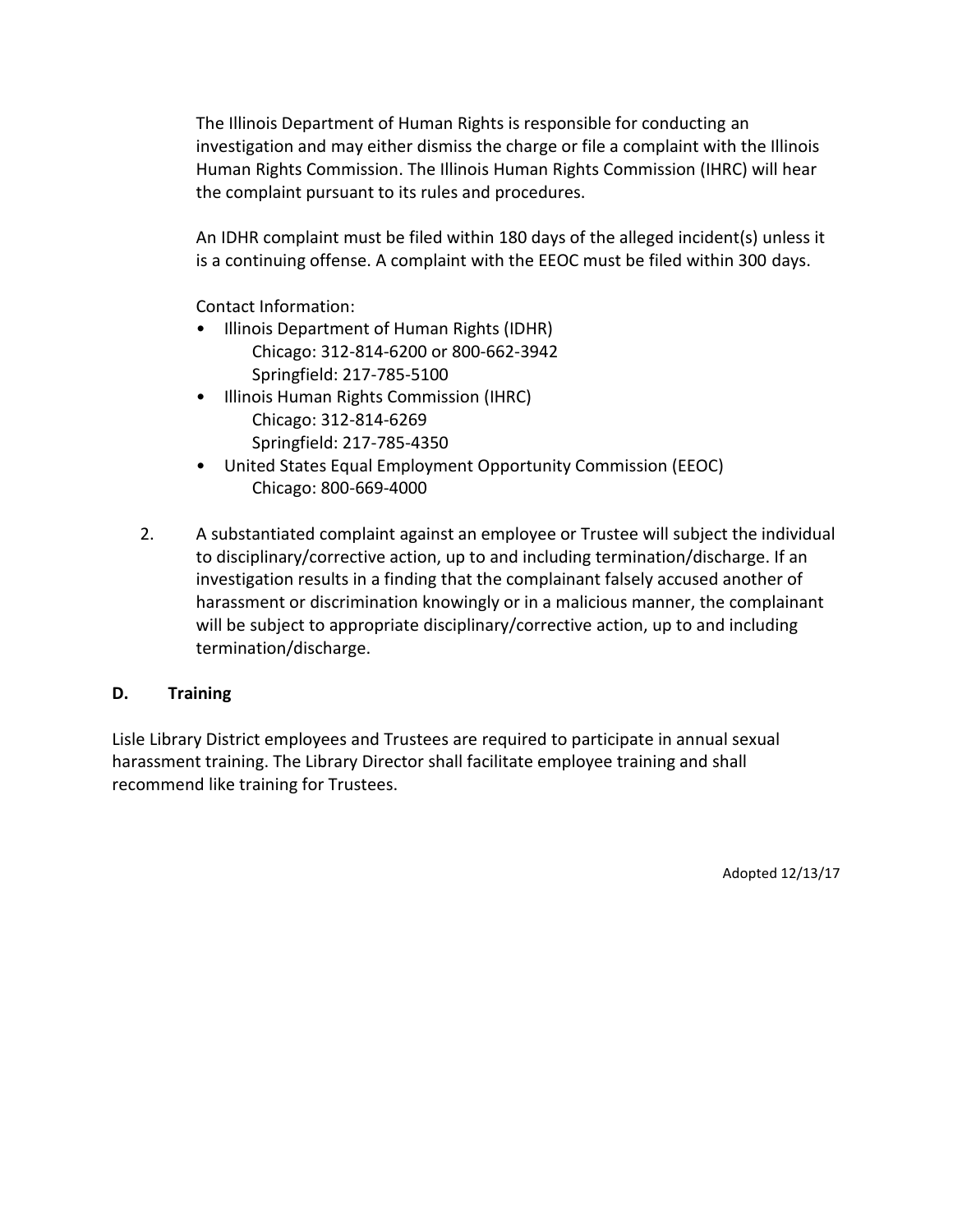#### **ORDINANCE NO. 17-08**

### ORDINANCE ADOPTING POLICY PROHIBITING SEXUAL HARASSMENT. DISCRIMINATION, AND RETALIATION - Policy 901: Sexual Harassment

WHEREAS, the Lisle Library District (the Library) is a unit of local government which operates a

Public Library; and

WHEREAS, by P.A. 100-0554 effective November 16, 2017, the Illinois General Assembly

amended the State Officials and Employees Ethics Act (Ethics Act), 5 ILCS 430/1-1 et seq.; and

WHEREAS, the provisions of P.A. 100-0554 relevant to the Library (5 ILCS 430/70-5) are the

following:

No later than 60 days after the effective date of this amendatory Act of the 100<sup>th</sup> General Assembly, each governmental unit shall adopt an ordinance or resolution establishing a policy to prohibit sexual harassment. The policy shall include, at a minimum: (i) a prohibition on sexual harassment; (ii) details on how an individual can report an allegation of sexual harassment, including options for making a confidential report to a supervisor, ethics officer, Inspector General, or the Department of Human Rights; (iii) a prohibition on retaliation for reporting sexual harassment allegations, including availability of whistleblower protections under this Act, the Whistleblower Act, and the Illinois Human Rights Act; and (iv) the consequences of a violation of the prohibition on sexual harassment and the consequences for knowingly making a false report.

WHEREAS, the attached Policy 901: Sexual Harassment is intended to comply with the requirements of the Ethics Act, as amended by P.A. 100-0554.

NOW, THEREFORE, IT IS ORDAINED by the Board of Lisle Library District Trustees as follows:

- 1. The attached Policy 901: Sexual Harassment be and is adopted.
- 2. This Ordinance and the attached Policy 901: Sexual Harassment supersede Ordinances and Policies, if any, which conflict with this Ordinance and the attached Policy 901: Sexual Harassment.